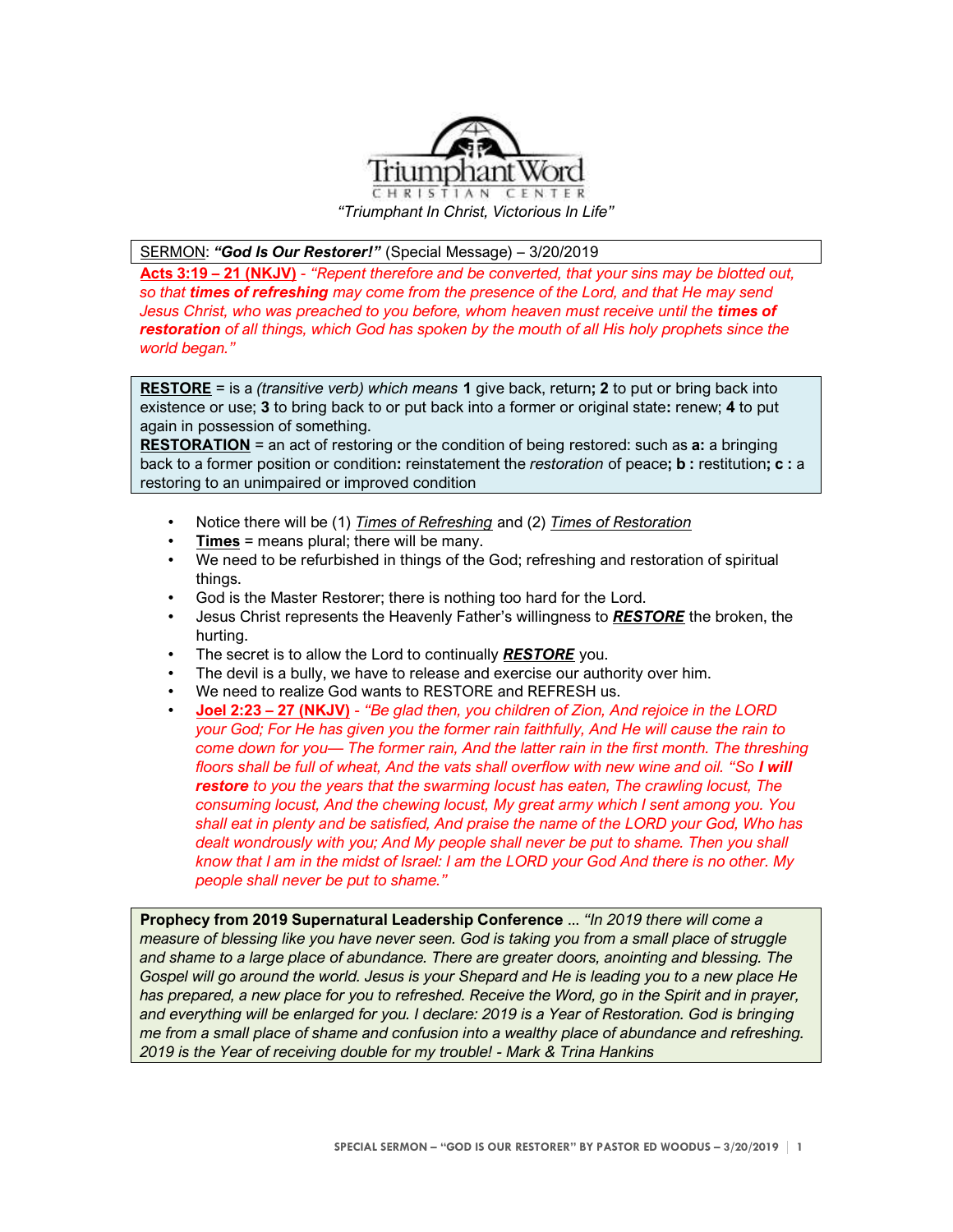- *"You've allowed our enemies to prevail against us. We've passed through fire and flood, yet in the end you always bring us out better than we were before, saturated with your goodness." - Psalms 66:12 TPT*
- *"Instead of shame and dishonor, you will enjoy a double share of honor. You will possess a double portion of prosperity in your land, and everlasting joy will be yours." - Isaiah 61:7 NLT*
- **RESTORATION OF YOUR JOY IN GOD'S SALVATION:** "*Restore to me the joy of Your salvation* and uphold me by Your generous Spirit." - **Psalms 51:12 NKJV**
	- o "*Let my passion for life be restored, tasting joy in every breakthrough you bring to me*. Hold me close to you with a willing spirit that obeys whatever you say." - **Psalms 51:12 TPT**
- **RESTORATION OF PHYSICAL HEALTH AND HEALING:** "For I will *restore health* to you and heal you of your wounds,' says the LORD...." - **Jeremiah 30:17a NKJV**
	- o Sickness is the absence of HEALTH; HEALING is the RESTORATION of HEALTH, WHOLENESS, HEALING and SOUNDNESS OF BODY.
	- $\circ$  Physical Limbs "Then he turned to the man and said, "Hold out your hand!" And as he stretched it out, *it was restored*, exactly like the other."-Matthew 12:13TPT
	- $\circ$  Eyesight "Jesus put his hands over the man's eyes a second time and made him look up. The man opened his eyes wide and he could see everything perfectly. *His eyesight was completely restored*!" - Mark 8:25 TPT
	- o Eyesight "The Lord said, "Go at once to the street called Abundance and look for a man from Tarsus named Saul. You will find him at Judah's house. While he was praying, he saw in a supernatural vision a man named Ananias coming to lay hands upon him to *restore his sight*." - Acts 9:11-12 TPT
- **RESTORATION OF YOUR SOUL (MIND, ATTITUDE, WILL AND EMOTIONS):** "He *restores* my soul; He leads me in the paths of righteousness For His name's sake." - Psalms 23:3 NKJV
	- o "That's where he *restores* and *revives* my life. He opens before me pathways to God's pleasure and leads me along in his footsteps of righteousness so that I can bring honor to his name." - Psalms 23:3 TPT
	- o "*Restore us*, O God; Cause Your face to shine, and we shall be saved!" Psalms 80:3 NKJV
	- o "*Restore us*, O God of hosts; Cause Your face to shine, and we shall be saved!" Psalms 80:7 NKJV
	- o "*Restore us*, O LORD God of hosts; Cause Your face to shine, and we shall be saved!" - Psalms 80:19 NKJV
	- o "*Restore us*, O God of our salvation, and cause Your anger toward us to cease." - Psalms 85:4 NKJV
- **RESTORATION OF YOUR WEALTH (MONEY):** "His children will seek the favor of the poor, and his hands will *restore his wealth.*" - Job 20:10 NKJV
	- o "Yes, the Lord has done amazing things for us! What joy! *Restore our fortunes, Lord, as streams renew the desert*. Those who plant in tears will harvest with shouts of joy." - Psalms 126:3-5 NLT
	- o "As for you also, Because of the blood of your covenant, I will set your prisoners free from the waterless pit. Return to the stronghold, You prisoners of hope. Even today *I declare That I will restore double to you*." - Zechariah 9:11-12 NKJV
	- $\circ$  "If the theft is certainly found alive in his hand, whether it is an ox or donkey or sheep, *he shall restore double*." - Exodus 22:4 NKJV
	- o "'And if a man eats the holy offering unintentionally, then *he shall restore a holy offering to the priest* and add one-fifth to it." - Leviticus 22:14 NKJV
	- o "Yet when he is found, *he must restore sevenfold*; He may have to give up all the substance of his house." - Proverbs 6:31 NKJV